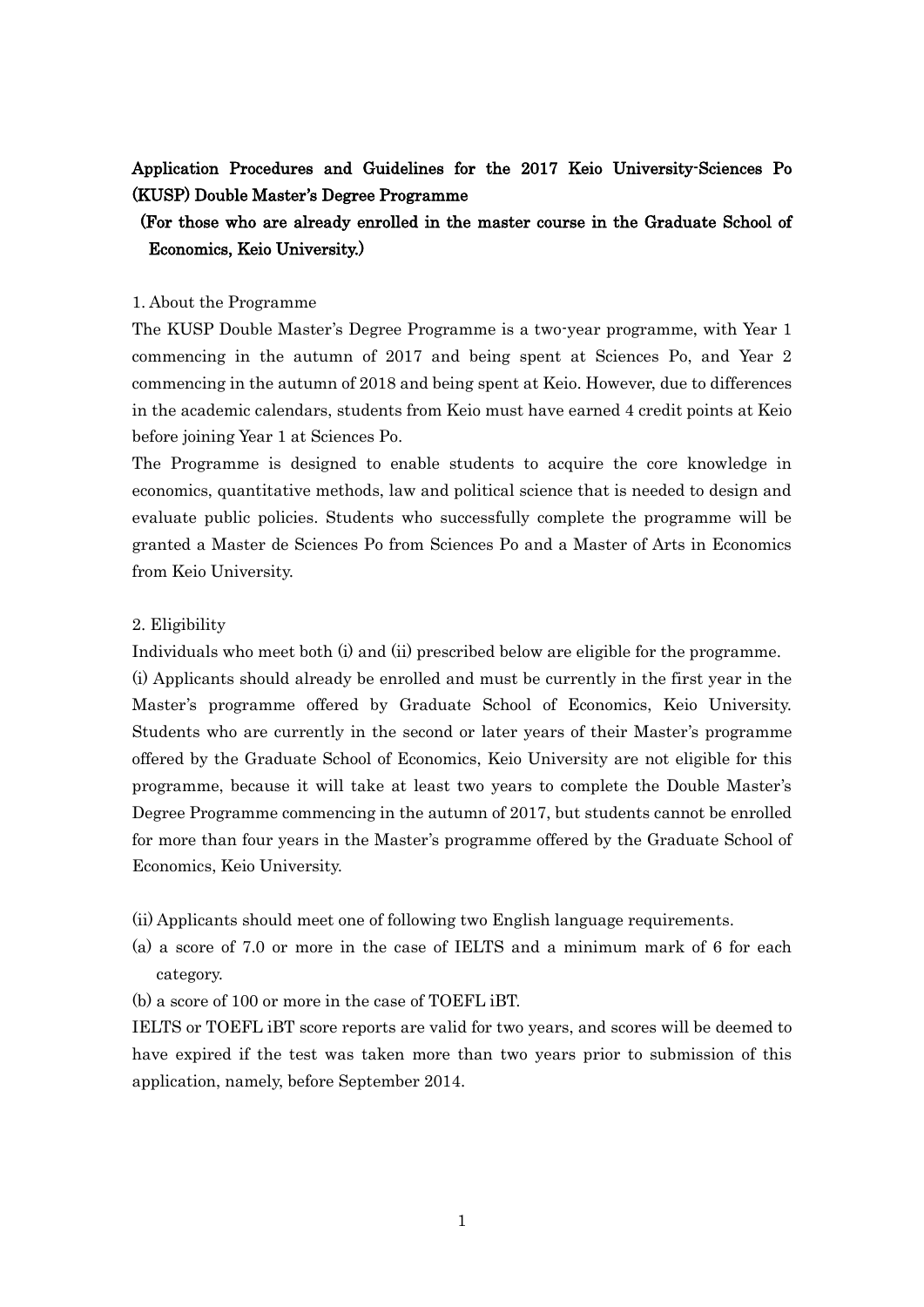### 3. Application Period

Web registration should be made between 1 September 2016 (opening at 9:00, Japan time) and 6 September 2016 (closing at 16:30, Japan time). Also, all application documents should be submitted to Keio University, the Office of Student Services (Graduate School of Economics) between 1 September 2016 and 6 September 2016(closing at 16:45, Japan time) .

### 4. Application Procedure

First, please register your application information through the web page which will be found on Keio University Department of Economics web page

(http://www.econ.keio.ac.jp/en/graduate/abroad/paris/) from 1 September 2016. Then all application documents should be submitted to Keio University, the Office of Student Services (Graduate School of Economics) on either 1 September 2016 or 6 September 2016.

### 5. Application Documents

Applications must contain the following documents:

(i) Keio University-Sciences Po (KUSP) Double Master's Degree Programme Online Application Web Entry. (This must be filled in, printed out and sent to the Keio University, the Office of Student Services (Graduate School of Economics), as part of the Application Documents, and will be treated as the Application Form and the Study Plan of the applicant in the Programme. A photo of the applicant, 4cm by 3cm, taken within the last three months, should be affixed to this.)

(ii) Official Transcript of Academic Record of Undergraduate Study and Official Transcript of Academic Record for the Spring Semester of the First Year of Graduate Study

(iii) The Test Report Form of IELTS or the Examiner's Score Record of TOEFL iBT. Only originals of the results will be accepted. The Test Report Form of IELTS or the Examiner's Score Record of TOEFL iBT will be returned to the applicant.

All application documents mentioned in (i) and (ii) above should be written in English and produced within the last three months.

Apart from the originals of the Test Report Form of IELTS and the Examiner's Score Record of TOEFL iBT, application documents will not be returned.